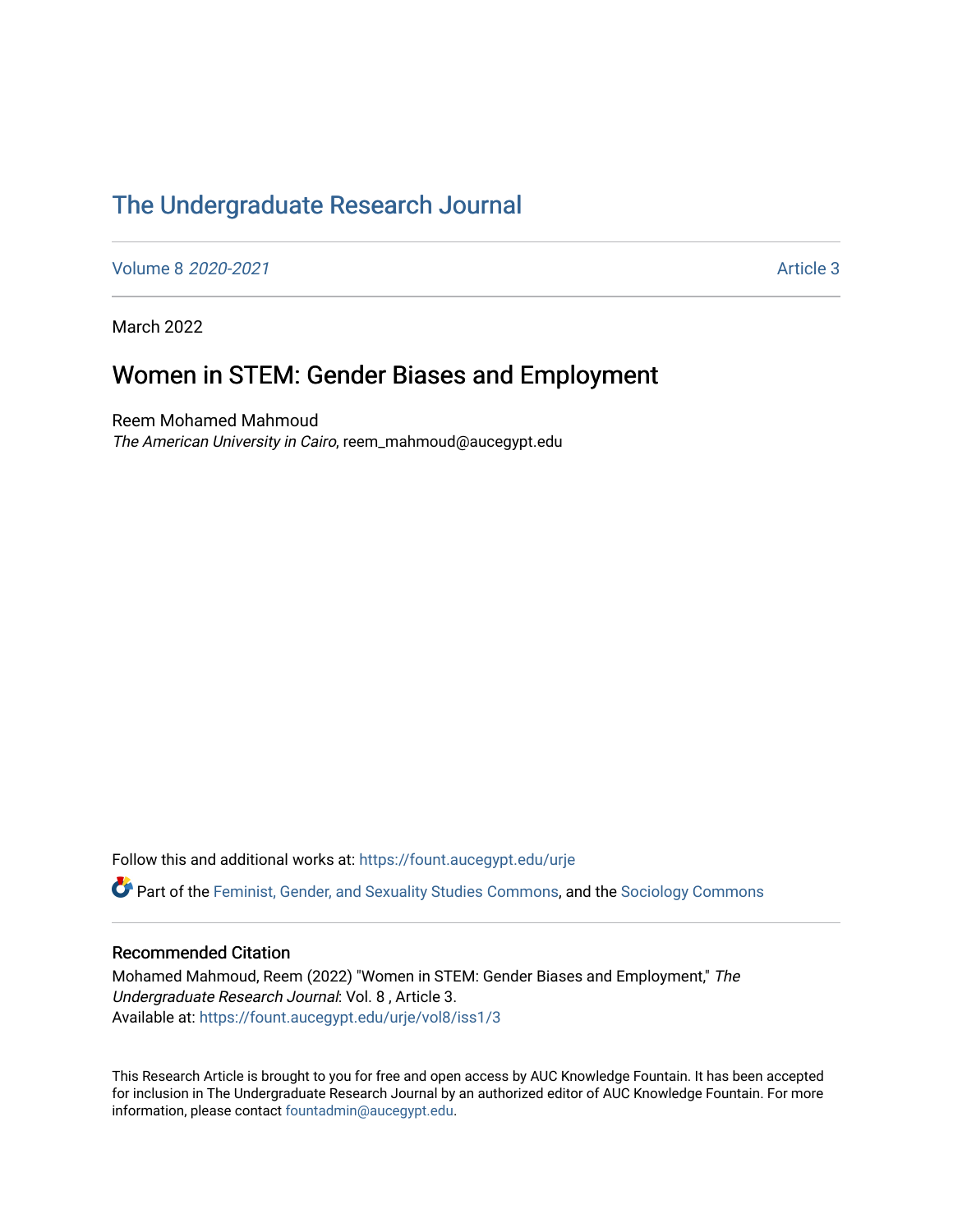## **Women in STEM: Gender Biases and Employment**

Reem Mahmoud<sup>1</sup>

## **Abstract**

This main focus of this paper is to reduce the gap between women engagement in undergraduate and career level trends in STEM fields. The literature explored points to the major influence of sociocultural factors in the gender gap at the employment level. Therefore, this study examined possible success factors for solutions to this disparity specifically at the workplace. The findings showed that the implicit gender biases programs became more effective when they enforced experiential learning and occurred at appropriate durations. It was also found that the hiring phases could be more gender balanced using language and application screening tools along with objective assessment replacing interviews. Finally, recommendations regarding workplace policy reformations, bias training programs, and fairer hiring processes are proposed for the context of Egypt.

## **Key Words**

STEM; Gender Inequality; Employment; Sociocultural Views; Gender Socialization; Implicit Bias; Experiential Learning.

#### **Introduction**

The scope of this paper is confined to the gender equality Sustainable Development Goal of Egypt's vision for 2030. This research study aims at investigating why rates of female employment in the high-tech sector in Egypt don't correlate with their enrollment rates in science, technology, engineering, and mathematics (STEM) majors when offered college education. The scope of the research is narrowed down to discover such patterns in the Math-intensive fields. Math-intensive fields are those which are heavily dependent on use of mathematics such as engineering, computer science, economics, chemistry, and physics (Ceci & Williams, 2010). In this scope, gender inequality can be defined as differences across gender in attainments and opportunities on the academic and employment levels in a specific area of specialization. The research question decided in this study investigates how women's employment in Math-intensive streams in Egypt can be increased through reducing effect of gender biases.

#### **Problem Statement**

#### *Evidence*

Egypt stands in a very critical position regarding women representation in multiple disciplines. The World Economic Forum (WEF) released the 2018 Global Gender Gap report which ranks Egypt as number 136 of 149 countries scoring 0.614 in 2018 (WEF, 2018) compared with its rank of 135/ 145 in 2015 on Gender Gap index (WEF, 2015). This can also be an indicator of the gender equality status in separate specializations of participation, specifically STEM-related employment. Analyzing gender differences in terms of degree type in Egypt, in 2017, UNESCO reported only 21-25% of Engineering, manufacturing, and construction students are female

<sup>1</sup>Reem Mahmoud, Undergraduate student, Mechanical Engineering Department, The American University in Cairo This Research was conducted under supervision of Dr. Amani Elshimi, Department of Rhetoric and Composition, The American University in Cairo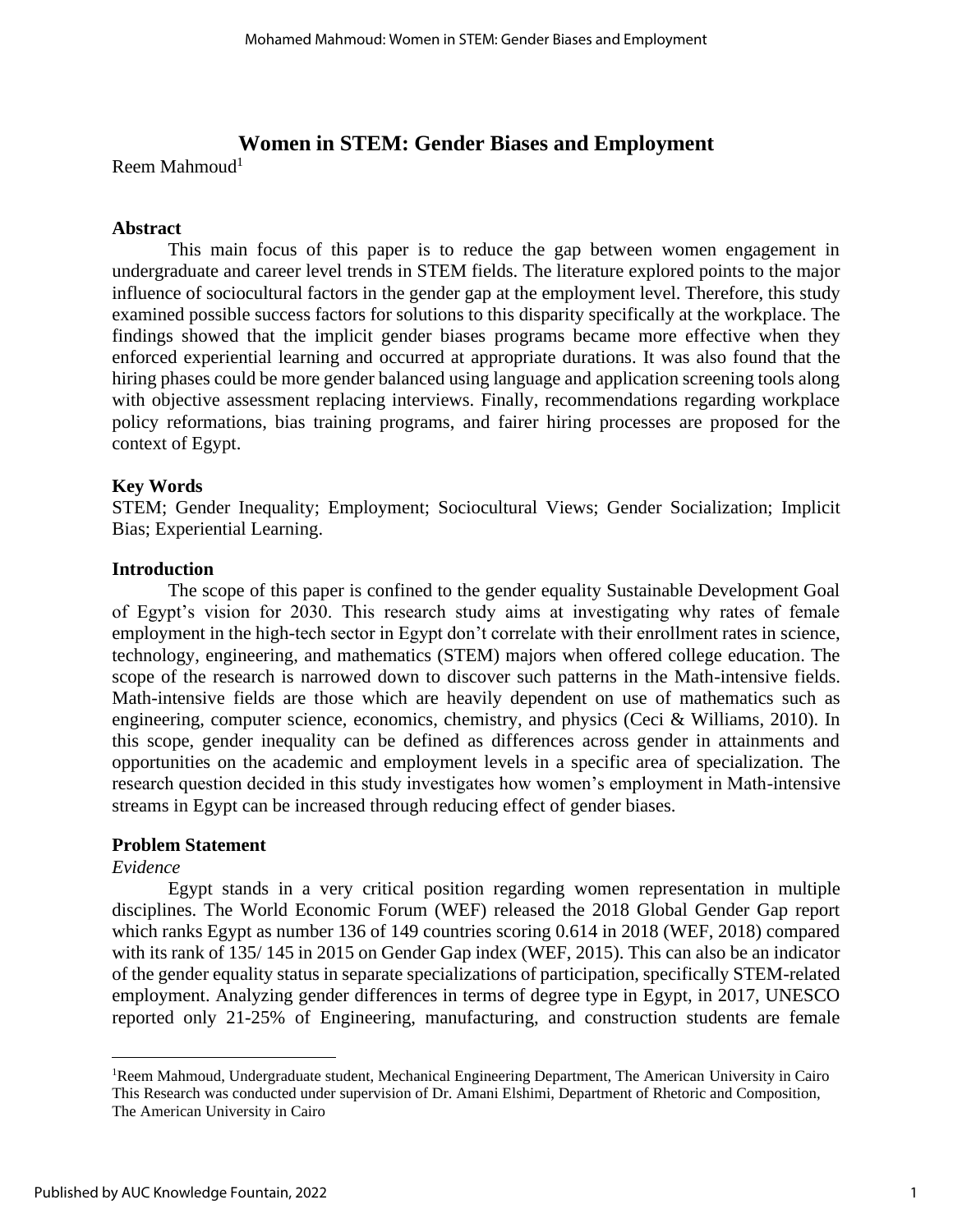(UNESCO, 2017). In 2018 the Global Gender Gap report gives a female to male ratio of 0.33 in Engineering, Manufacturing and Construction, 0.45 in Information and Communication Technologies, and 1.50 in Natural Sciences, Mathematics and Statistics (WEF, 2018). These statistics show that women's university level engagement is of a good status in most STEM majors except engineering and field-related studies. While the undergraduate level is somewhat imbalanced, the employment level gender gap is even more alarming.

The 2017 UNESCO report suggests that this gender gap widens as female students experience transition from undergraduate to post-graduate studies and even to employment (UNESCO, 2017). This suggestion is strengthened by the 2015 Global Gender Gap report which shows Egypt to score 0.935 in educational equality index, but 0.443 in economic participation index. Moreover, Baseera and UNFPA (2017) found women to constitute only 36% of high-tech professions, placing Egypt behind Tunisia and Israel in women participation in these fields. Comparing statistics about the gender gap in both educational and career scales drives us to conclude women's level of participation in STEM jobs does not reflect their university level engagement.

#### *Causal Analysis*

UNESCO (2017) identified 4 main types of factors which lead up to the gender gap in STEM fields both on the academic and professional levels. They categorized them as individual, peer and family, school, and societal factors.

 On the individual level, the report identified several sub-factors where the female student is the source of the gap. The sub-factors might be biological differences, self-perception, or interest in the subject. However, Wang & Degol (2016) found the effect of biological differences between genders inconclusive and unreliable to explain the gap. Furthermore, several studies found the psychological component very effective in manipulating girls' evaluation of their own abilities (Shaffer, Marx, & Prislin, 2012). Their self-evaluation is very likely to limit their interests or preferences, which highlights the importance of psychological conditions.

The family's attitudes towards gender differences might influence girls' decision to pursue science and technology majors. In fact, multiple research studies investigated how effective the role of parents can be. Research has shown that beliefs of parents, especially mothers, can affect their daughters' beliefs of their own innate abilities, and consequently their career preferences (Gunderson, Ramirez, Levine, & Beilock, 2011).

There are multiple elements of the school environment which might've showed some correlation with girls' interest in STEM subjects. One of them is teaching, where teachers have been shown to be the main influencers for girls' interest in STEM from at least the ages of 6 -12 (Heaverlo, Cooper, & Lannan, 2013). One study shows that teachers' unconscious bias and gender stereotypes and expectations can be transmitted to their female students (Keller, 2001). Another potential component of the educational environment is the advice of faculty members. It was found that female teachers, when presenting motivation towards technologic careers, boosted their female students' interest and confidence in related subjects (Stearns, et al., 2016).

As for the societal context, it has almost immediate impact on gender equality status in math-intensive and research careers. One study found that women were more resistant to stereotypes surrounding these careers and so showed more confidence in preferring them in societies with improved gender equality (Stout, Dasgupta, Hunsinger, & Mcmanus, 2011). On the other hand, a similar study conducted in Pakistan with high level of patriarchal values, found women aspirations for high-tech diminished (Mujtaba & Reiss, 2015).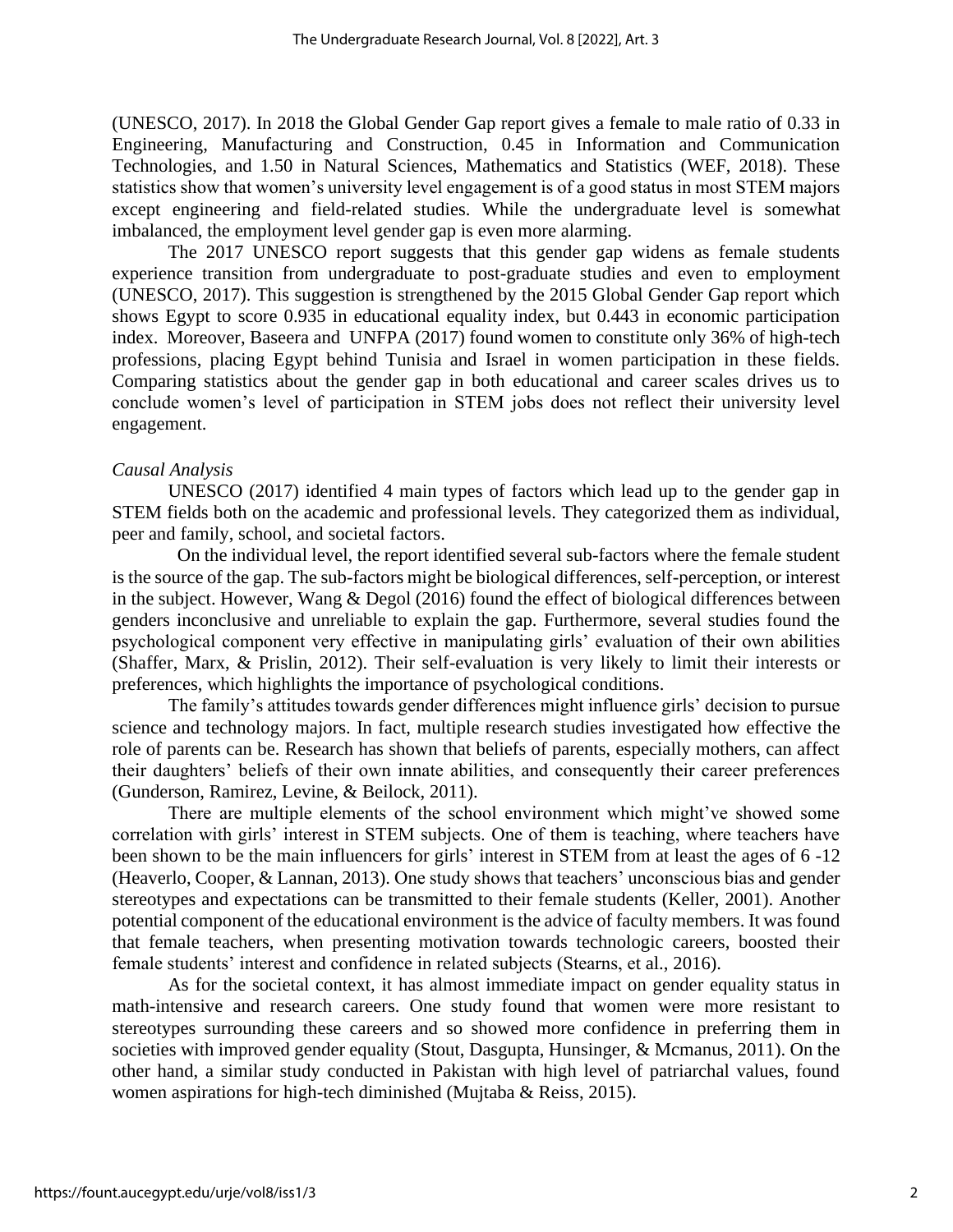#### *Negative Consequences*

While there is a gap in literature concerning quantitative implications of the gender gap in STEM fields in Egypt, international scenarios can still apply to the national scale. Wodon and La Briere (2018) estimated that gender inequality causes a loss of nearly \$24,000 per person globally, yielding up to \$160.2 trillion loss that could be harvested if we narrowed gender gaps in multiple disciplines worldwide. These estimates tend to increase in lower income and developing countries where women represent less than 30% of human capital wealth. Of the regions studied, the Middle East and North Africa showed \$3.1 trillion loss per capita in 2014, almost double the estimated \$1.6 trillion in 1995 (Wodon & Brière, 2018). It is also easy to anticipate that the economic hardship would overwhelm more women than men nationally as there is a decreasing trend in women's participation in the increasingly profitable high-tech fields.

The data gathered provide evidence that gender inequality in STEM careers might be more severe than most other professions. The fact that the rates of women pursuing STEM-related degrees does not match the rate of their employment in Egypt is even more concerning, urging efforts to be invested on multiple scales. Therefore, it is urgent to target this gap widening first before investigating other aspects of inequality. It is clear that closing the gender gap in this area would increase women's income and raise overall wealth per capita for Egypt and the region.

#### **Key Debates in the Literature**

The main target of this paper is to reduce the gender gap within math-intensive fields in Egypt. Trying to define the problem, the previous section proposed an analysis of four main broad categories of causes for both the educational and professional levels of the gap. However, since this paper is only concerned with the career and employment level aspect of the problem, it is important to determine the root cause of this aspect in order to find the most suitable solution approach. There has been a debate in the literature surrounding the dominant factors contributing to the career level gap. While some scholars tend to see the problem from an individual perspective, others blame it more on the sociocultural context. We will try to illustrate that although neither of the perspectives is wrong, one of them can give a clearer and more complete picture of the problem.

#### *Ongoing Debate*

The individual lens gives a sensible explanation for the problem since career pursuit is more of an independent decision. However, the claims made by the individual view do not eliminate the possibility of the influence of contextual and societal factors on the STEM gender gap (Miner, et al., 2018). Therefore, an analysis of the main explanations proposed by the individual view will be assessed from a sociocultural perspective. The purpose of this analysis is to determine whether the sociocultural view can explain the problem more comprehensively, and is therefore, more reliable to solve the problem effectively.

One way the individual perspective constructs the gender gap in STEM professions as women's responsibility is the alleged incompetence of women. The evidence proposed for this claim is the weaker spatial abilities of women and their own poor self-evaluation in STEM related subjects (León, Tascón, & Cimadevilla, 2016). These abilities frame cognitive reasoning about space, patterns, figures, and multidimensional object visualization. Thinking spatially is particularly essential for STEM fields, where, for instance, engineering requires at least 3D cross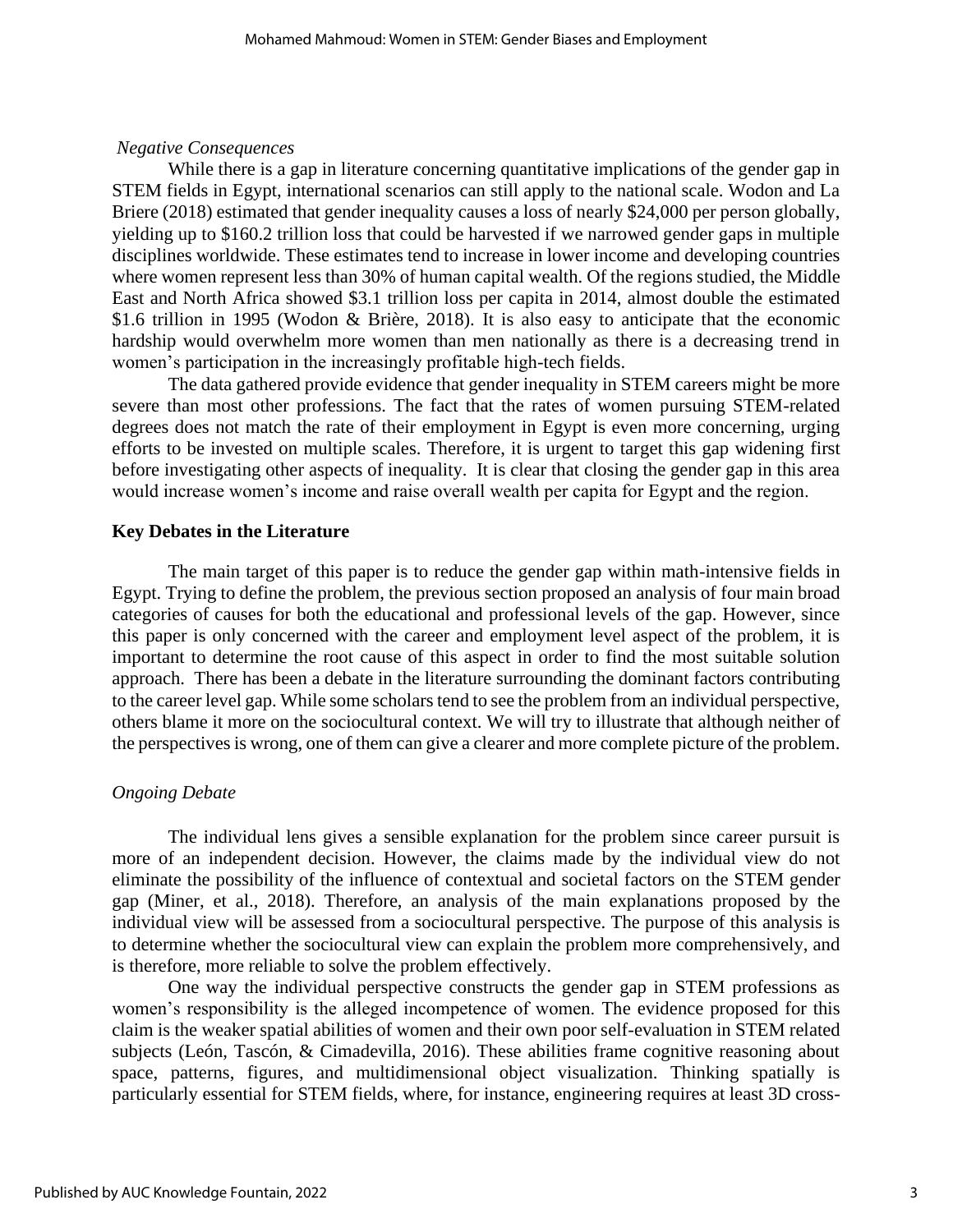sectional structure imagination skill (Uttal & Cohen, 2012). However, multiple studies have shown that the gaps in spatial abilities disappeared in a non-biased environment (Tarampi, Heydari, & Hegarty, 2016). Even if existent, they're easily improved by a combined mental imagery and analytic problem-solving intervention training that eliminates all sex differences in this area (Stieff et. al., 2014). Furthermore, women's performance in STEM related subjects are easily influenced by the surrounding conditions which manipulate women's perceptions psychologically. A 2012 study found that women's performance in Math tests was equal to that of men's given equal variables. They also found that women's performance worsened when they were exposed to negative stereotypical material in various media forms discouraging women from math-intensive careers beforehand (Shaffer, Marx, & Prislin, 2012). The psychological influence on women's performance suggests that there are further dimensions to evaluating their aptitude for STEM. Shaffer, Marx, and Prislin (2012) emphasized that negative stereotypes impact the way women perceive their competencies. Since these stereotypes are always introduced by the surrounding conditions, it is fair to consider the work environments offered in STEM careers as a contributor to women's poor performance if existent.

Gender disparities in STEM occupations can be explained by women's preference for family expectations, according to the individual lens. That is, they choose not to pursue STEM careers because they prioritize their familial roles or they tend to leave their jobs for child-care (Ceci & Williams, 2011). Ceci and Williams (2011) argue that the fertility choices impact is magnified in STEM fields because the numbers of employed women are small to begin with. However, this standpoint doesn't explain why employment rates are initially low. It's also important to note that this familial responsibility is experienced by women in all career domains, including those where they're fairly represented. Since some careers are women-friendly and allow their progress regardless of their personal priorities, it's justifiable to consider the contextual differences as a valid concern. The individual view simply deals with this disparity as women preferring family over their jobs. The sociocultural view, on the other hand, takes into account the job conditions that might make work-life balance difficult. These conditions can simply be workplace policies and regulations and designing them suitably for women might tackle this worklife correlation issue immediately.

Some scholars argue that men are more represented in sciences and engineering than women because men are attracted to jobs involving practical applications with things while women prefer working with people, and consequently choose Liberal Arts related jobs (Su, Rounds, & Armstrong, 2009). This assumption makes gender gap in STEM purely a matter of interest-driven choice. Nonetheless, multiple research studies have been conducted on women who do not seek careers congruent to their STEM related undergraduate degrees. With women more likely than men to pursue occupations inconsistent with their STEM majors (Xie & Shauman, 2009), multiple socially constructed factors contribute to these occupational choices. For instance, women tend to consider how far their prospect careers can suit their family life (Perna, 2004). They're also sometimes discouraged from STEM careers because of masculine culture reputation associated with them (Xu, 2015). Other social conditions influencing women's choices are the educational attainment of their parents and the state of their income level, where studies suggest a positive correlation between these two factors and women's STEM jobs pursuit (Goyette & Mullen, 2006). This analysis emphasizes the role of socio-cultural factors in some thing as personal as occupational choices.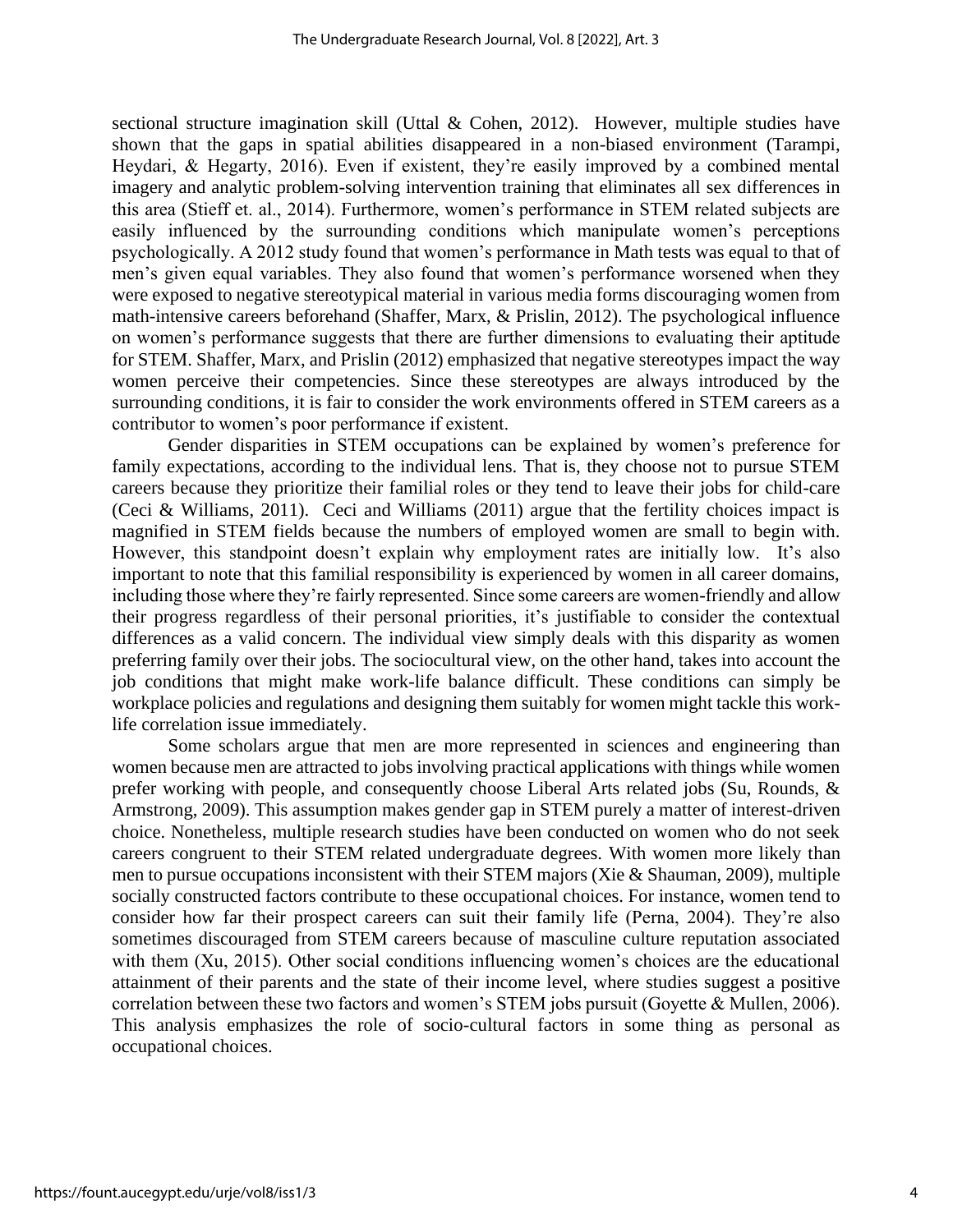## *The Sociocultural Lens*

Since the debate addressed shows the sociocultural view is more likely to give an elaborate picture of the problem, the key factors this view highlights will be the target areas for development in this paper. Consequently, the literature is investigated to find the sociocultural root causes for the STEM gender gap. The literature explores three main reasons for the problem. One factor is the general stereotype that assumes motherhood for all women (Yamina, 2018). This stereotype leads to work environments perceiving women as inevitably future child bearers which, according to most employers, makes them sound like a poor investment in competitive fields like STEM (Miner, et al., 2018). Another factor highlights the negative structural policies of many STEM careers. Addressing the increasing underrepresentation of women in STEM jobs, Hewlett et al. (2008) cited females who found their work environments negative and unwelcoming, pointing at a general gender stereotype against women. These women found no clear schemes for advancement, a phenomenon usually referred to as glass ceiling, which led to them opting out of their jobs. Other socio-cultural factors involved are the implicit unconscious gender biases that tend to favor men over women in these streams' employment. Researchers found women tend to drop out of STEM professions when exposed to negative stereotypes regarding their abilities (Gunderson et. al., 2011). This bias starts from the employment phase. Through laboratorycontrolled trials, Reuben, Sapienza, and Zingales (2014) found that both women and men tend to discriminate against women, although unconsciously, during the hiring process even when no differences in qualifications between the sexes exist.

The previously mentioned studies regarding all three main sociocultural causes for the gap support the gender socialization theory. This theory is based on the socialization of gender specific roles to a community's members through family, school, or any other social environments starting from infancy. The effects of this socialization extend from differences in behavior to career preferences between both genders (Reinking & Martin, 2018). One consequence of this socialization is attributing STEM careers to men. Therefore, the theory naturally predicts the prevalence of bias in these careers' workplaces which is, in fact, the case. The gender socialization theory, therefore, explains the sociocultural view and emphasizes the role of bias in the STEM gender gap.

## *The Research Question*

So far, the literature has pointed to the sociocultural importance in solving gender inequality in STEM careers either implicitly or explicitly. Since this research aims at addressing this imbalance in the context of Egypt, it's significant to note that although sociocultural conditions might differ from those cited in the literature, they are still the key pathway into the issue. Most importantly, addressing this debate signified that when discussing underrepresentation on the professional level, the solutions targeting the individual might be ineffective on the long term. Since girls show a fair level of interest in math-intensive streams as evidenced in their college level engagement in Egypt, the career level imbalance won't be solved by exposing them to motivational programs. That is, this debate highlights the need for programs aimed at biases in the workplace and career level implicit stereotypes to really solve the issue. Since this paper is more concerned with the falling trend in math-intensive domain employment, it shall address implicit stereotypes involved in the workplace. Therefore, the proposed research question is: How can women employment in Math-intensive streams in Egypt be increased through reducing the effect of gender biases?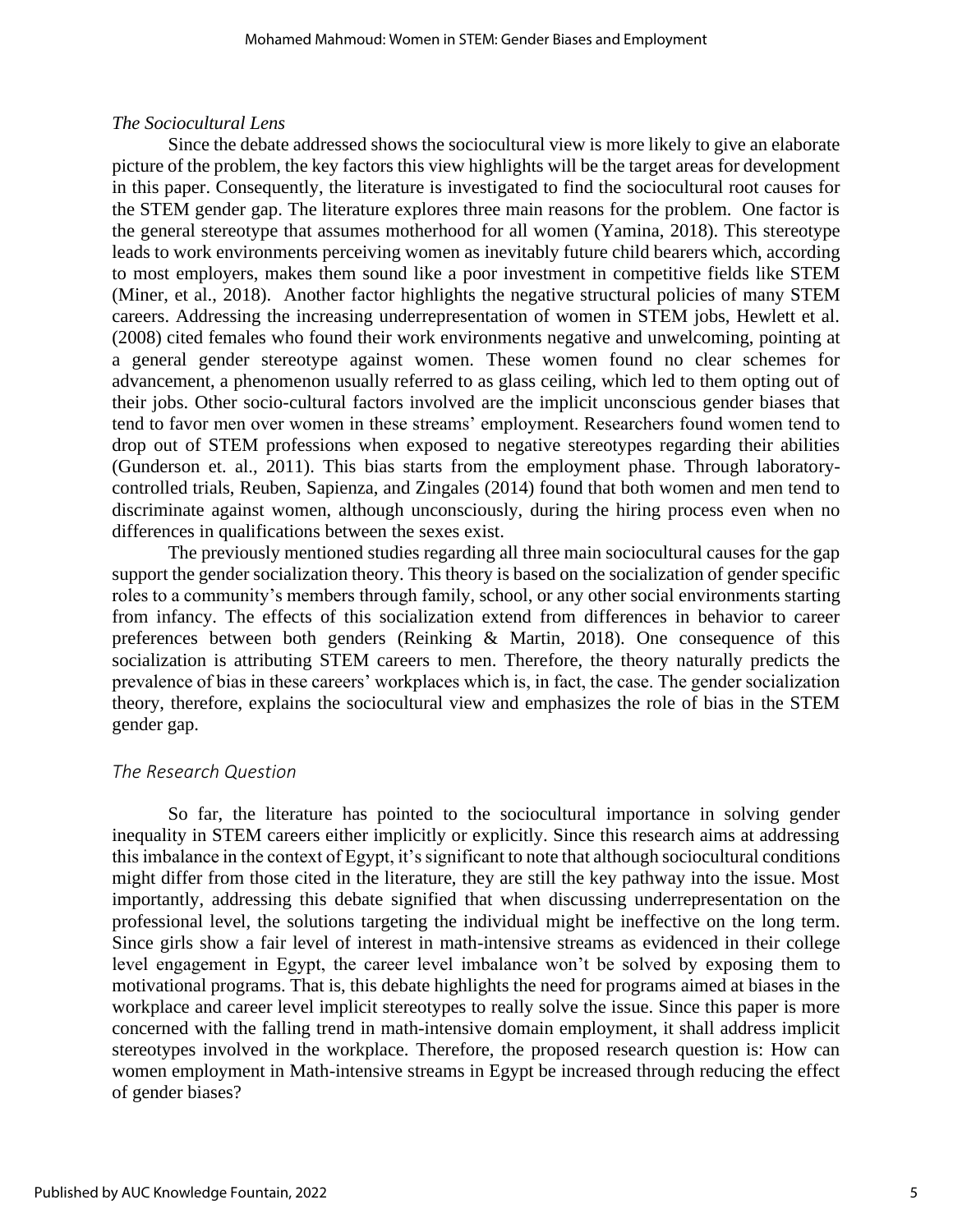#### **Analysis of possible solutions**

The gender socialization theory predicted the development of gender roles from early stages such as infancy of both sexes. It, therefore, predicts that early stages intervention would change this socialization. Early stages intervention is necessary for closing the educational gender gap in STEM majors. However, for the career level, it's anticipated that career level intervention would close the gap between undergraduate studies and employment. This paper is only interested in later stage intervention for the STEM workplace given that efforts to decrease gender disparity in this area haven't been effectively invested in Egypt. According to the literature review proposed, it was concluded that taking a sociocultural approach to solve gender inequality in STEM professions is more effective that other perspectives. The sociocultural view had 3 prominent explanations for the issue, and are, therefore, taken as target areas for development. As mentioned earlier, one explanation to this problem is the negative work environments towards women which are naturally a consequence to implicit gender biases in the workplace. Another factor is the obstacle of parental responsibility which makes STEM domains inflexible and unsupportive to working mothers. Lastly, the social perception of the gender gap specified finds that the gap starts with unconscious bias in the hiring phase. By investigating approaches used in different countries over the past 10 years, this section is particularly focused on analyzing the strengths and weakness of program-related solutions. These program approaches mainly target bias in day to day work and hiring process.

#### **Tackling Implicit Gender Bias**

Implicit gender bias is usually approached by training programs in the workplace. These programs mainly try to educate and change attitudes of employees about minorities in their areas. The programs' primary goal is raising awareness so that employees can identify unconscious gender biases in day-to-day communication. Gender bias training has been proven to improve implicit stereotypes about STEM women (Jackson, Hillard, & Schneider, 2014). Few elements have been identified to make one training program more successful than another.

#### *Experiential learning*

Experiential learning is simply defined as learning by doing (Jackson & Caffarella, 1994). It's a learning technique that depends on either spontaneous or structured experiences the learner has regarding gender bias. Then learners are exposed to possible scenarios and simulating experiences mirroring situations they can encounter in their workplace. Through peer discussions and guided delivery of information by mentors, the individuals formulate the desired conceptions about gender bias. It incorporates case studies among other simulating techniques that eventually lead to the individuals trying to assess these imaginary situations as biased or not, and if so, how to deal with them. This technique has been shown to be more effective than usual delivery of information especially in bias training programs (Zawadzki, Danube, & Shields, 2012), because direct delivery might induce reactance like denial (Brehm, 1981) that might give negative results (Brehm, 1966). One program that incorporates this approach is NAVIGATE Project by University at Buffalo aimed at restoring the gender balance in STEM fields ("About the NAVIGATE Project", 2017) by depending on case studies approach. This technique will be suited best to Egypt when case studies reflecting the situations faced contextually are used.

#### *Duration of the program*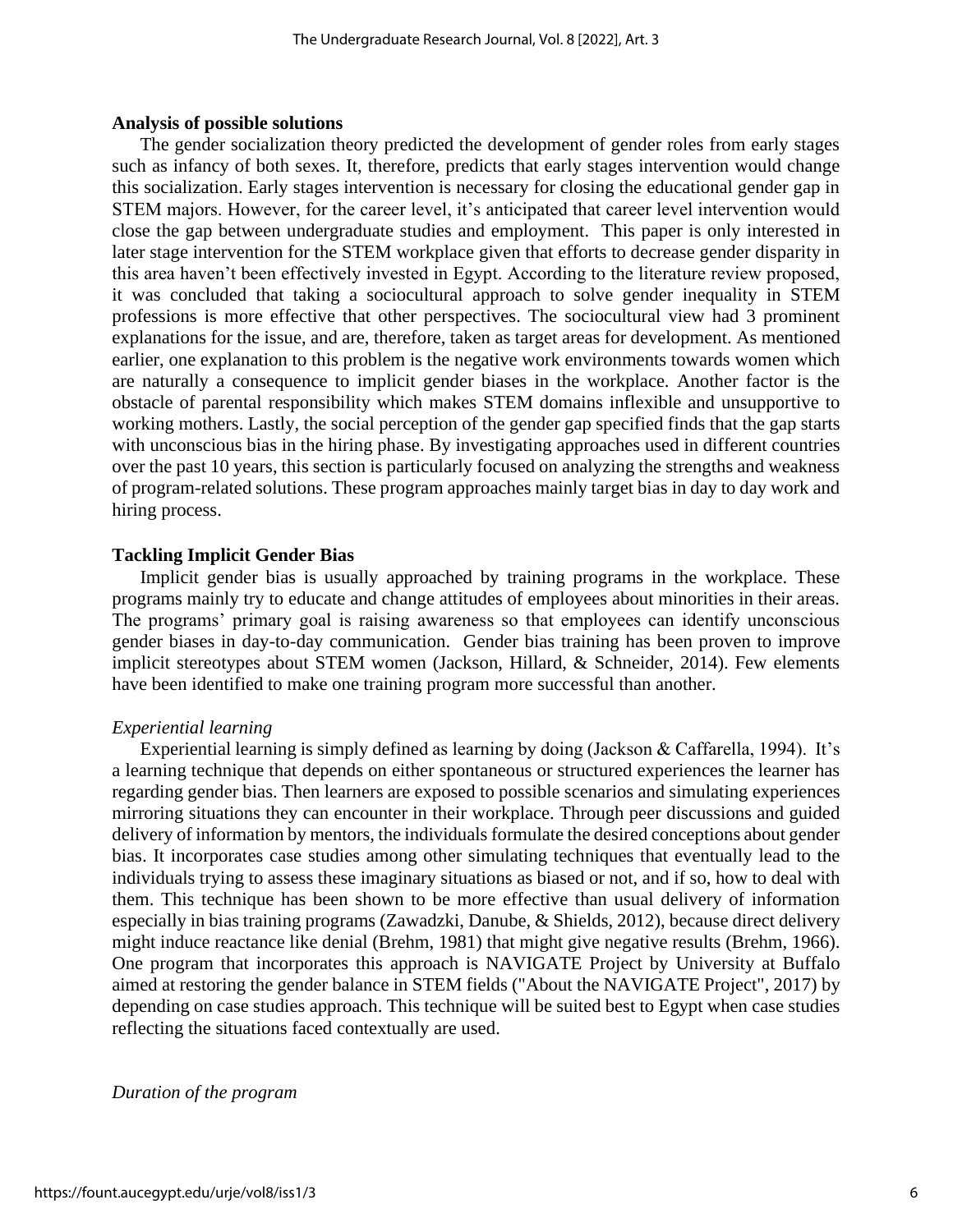While most companies seek a single session program when tackling gender bias in the workplace, research has shown that the outcome of the program is most effective with longer durations. That is, training sessions are recommended to be spread out over a span of multiple weeks with an average of 4 hours per session (Bezrukova, Spell, Perry, & Jehn, 2014). Although employers wouldn't easily welcome such a long time segment cut off their work hours, this duration management is effectively essential. Furthermore, employers will be more motivated to support these programs when they're run during off days, such that the sessions are obligatory so that employees attend them consistently.

#### **Preventing Bias During Hiring Process**

Since gender discrimination against women during the hiring phase has been proven in multiple studies, some firms have tried to reform their hiring systems to eliminate such biases (Reuben, Sapienza, & Zingales, 2014). However, most strategies followed would prevent this bias during early stages of hiring but fail to stop it during the interview phase. Therefore, three main successful elements have been identified to achieve consistently effective hiring strategy throughout all stages of hiring.

#### *Gender neutral advertising*

Research has shown that the way job postings are articulated affects women decision to apply to them or not. For example, women tend to view advertisements requiring "assertive or adventurous" candidates as male directed and, consequently, wouldn't apply to them (Gaucher, Friesen, & Kay, 2011). Therefore, some firms sought online tools to remove gender-coded language from their advertisements (McLaren, 2018). For instance, a software company named Atlassian reported the number of women in technical roles increased from 10% to 22.9% within three years of using an online inclusive screening tool called Textio (Jordannovet, 2018). While some of these tools need a paid subscription, finding free alternatives or even investing in business deals with companies hosting these interfaces will make it suitable for Egyptian firms.

#### *Blind evaluation of Resumes*

During the review of applications stage, multiple firms have developed systems to prevent knowing either the candidate's gender or name. GagJumpers firm developed a software which can screen basic information from applications. This firm ran 1400 auditions for other tech companies and found that without the screening, only a fifth of all minority candidates got an interview. On the other hand, when the software was used, 60% of the minority candidates did receive an interview (Miller, 2016). This process, when made available online, makes it effortless for hightech companies in Egypt to monitor the bias.

#### *Objective assessment of candidates*

Since the bias eventually takes place during the interview process, some firms have developed an alternative system to interviews. They resorted to objective ability assessments for their candidates. For instance, a banking business called Lloyds Banking group used virtual reality assessment of possible candidates to see how they would react in real-life situations (McLaren, 2018). When evaluating this approach from the Egyptian context, such a procedure will likely be too costly to be sustained. Therefore, other affordable and effortless options might be online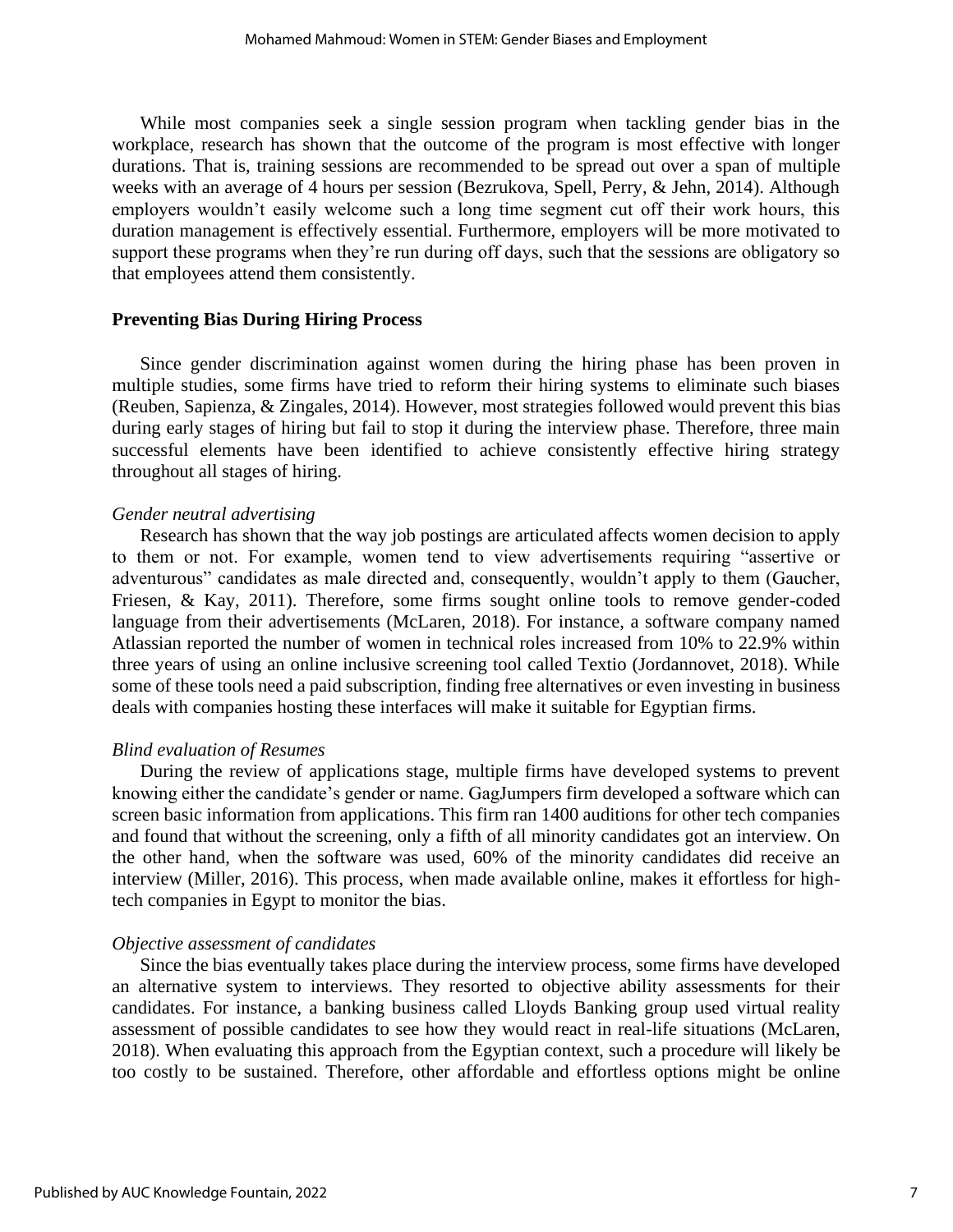assessment activities and tests. For instance, Unilever replaced interviews with a soft skill test online based on which the hiring decision was made (McLaren, 2018).

#### **Recommendations for the Context of Egypt**

The sociocultural perspective outlined three main issues causing STEM gender disparity: family-work correlation difficulty, workplace biases, and unfair hiring. The previous section explored successful elements in solutions regarding only two main sociocultural problems: the implicit biases in STEM professional environments and gender disparity in hiring. Nevertheless, this section proposes some recommendations that could apply to Egypt regarding all three sociocultural issues. The recommendations are presented in three categories targeting different aspects of the workplace.

#### *Legislative Reformation*

The first step to solving this problem nationally is to adjust certain policies*.* Starting with limiting underrepresentation of women in STEM jobs, the most immediate way to ensure equal participation of women in high-tech professions is through enforcing an obligatory affirmative action policy. This policy obligates companies to design strategic plans to eliminate any components of discrimination against any minorities. This policy, consequently, ensures equal employment opportunity and diversity. It forces firms to set annual goals to employ a certain number of women or minority races that they're expected to fulfill (US Legal, Inc, 2016). Affirmative action wouldn't only promise diversity, but also improve overall performance of a workplace. A 2017 Swedish study found male employees become more competent when women were better represented in their careers, since men started facing a higher risk of losing their jobs if they didn't fulfill the right performance (Besley, Folke, Persson, & Rickne, 2013).

Touching upon the alleged harassment issue that might arise in some workplaces due to implicit gender discriminations, it's recommended that companies have a firm Zero-tolerance policy regarding such actions. According to an American Bar Association supported paper, Kahn (1999) suggests harassment policies should be characterized by ease of reporting, confidentiality, and disciplinary action with severity depending on the level of offence or harm posed. It's also important to destigmatize reporting such incidents and even rewarding employers who encourage women employees to speak up. It's also recommended to train employers on how to design and implement policies specifically tailored for their workplaces to minimize such unpleasant occurrences as much as possible.

It's not enough to hold the bias training programs mentioned alone, but it's also important to monitor the behavioral changes in a workplace and assess any attitudes improvement or worsening in the workplace through a continuous assessment policy. For instance, NASA holds systematic surveys on how employees regard implicit discrimination every three years to identify any areas of concern the agency must focus on. Other possible procedures can also be Implicit Association Tests and their results to be compared yearly ("Project Implicit", 2011).

Since women are more likely than men to report leaving their STEM job because of family related issues, the child priority obstacle could be solved in three ways. The first way is by providing child-care facilities. It's particularly crucial in especially math-intensive careers like Engineering to guarantee optimum performance of employed mothers. Another way is to provide flexible parental leave regulations. Supportive policies might allow 6-12 months paid leave, which is particularly lacking from private sector high-tech profession in Egypt. Furthermore, women scholars have cited the difficulty to return to their STEM careers after a break exceeding 2 years,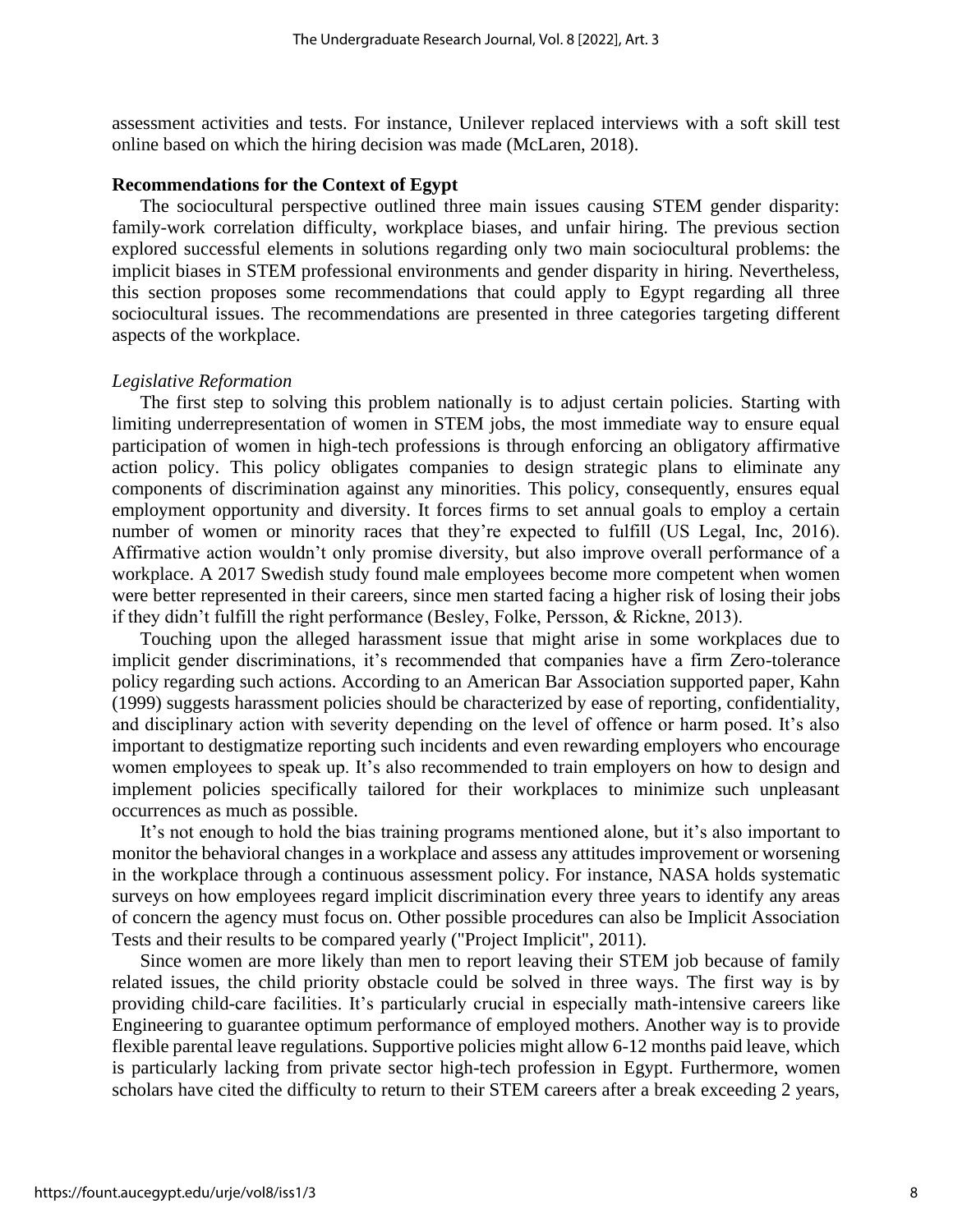since any related job specifically requires active profile during the preceding 5 years of the applicant. This career break problem could be addressed by adjusting requirements to any 5 years in their professional lives.

## *Training programs*

Based on the analysis of implicit gender biases programs in workplace proposed, the recommended programs are expected to have certain characteristics.

The programs are recommended to apply experiential learning techniques to avoid any negative reactance particularly from male employees. The information sessions should be designed to incorporate simulating scenarios and case studies concluded from the Egyptian context. The sessions should also be properly scheduled during non-working hours to encourage employers to sustain their implementation. They should be mandatory and crucial for the success of any nondiscriminatory policies.

## *Fair Recruitment*

Using prior experiences regarding the hiring process, the recommended strategy is expected to have the particular features.

To begin with, the hiring team should be trained on using language-monitoring tools to make any high-tech job advertising unbiased and make sure it's encouraging for prospect female candidates to apply. Then application reviews are expected to have any gender defining information screened. To prevent the unconscious bias that follows in interviewing phase, finding alternative ways to assess a candidate's credibility and suitability for the job is necessary. Since STEM jobs vary greatly and so demand varying requirements, it's expected for employers to design assessment tests and techniques that suit their specific requirements.

## **Conclusion**

As an effort to address the gender equality Sustainable Development Goal Egypt has included in its Vision 2030 development plan, this paper targeted a specific aspect of this disparity. The main focus of this study was the women underrepresentation in STEM professions. To approach this issue, the debate regarding the most prominent view of the issue was concluded to favor the sociocultural lens. The most critical aspects of this gender disparity defined by this lens were considered as target areas for development. Eventually, analysis of effective approaches led to the recommendations presented in three main categories. It's important to note that the sociocultural view supports the gender socialization theory which urges early stage intervention. However, this paper considered only later stage intervention in the hope of balancing undergraduate and career level pursuit in terms of gender representation. Nevertheless, it's highly encouraged to introduce early stage intervention efforts to alleviate the gender disparity initially found in educational levels.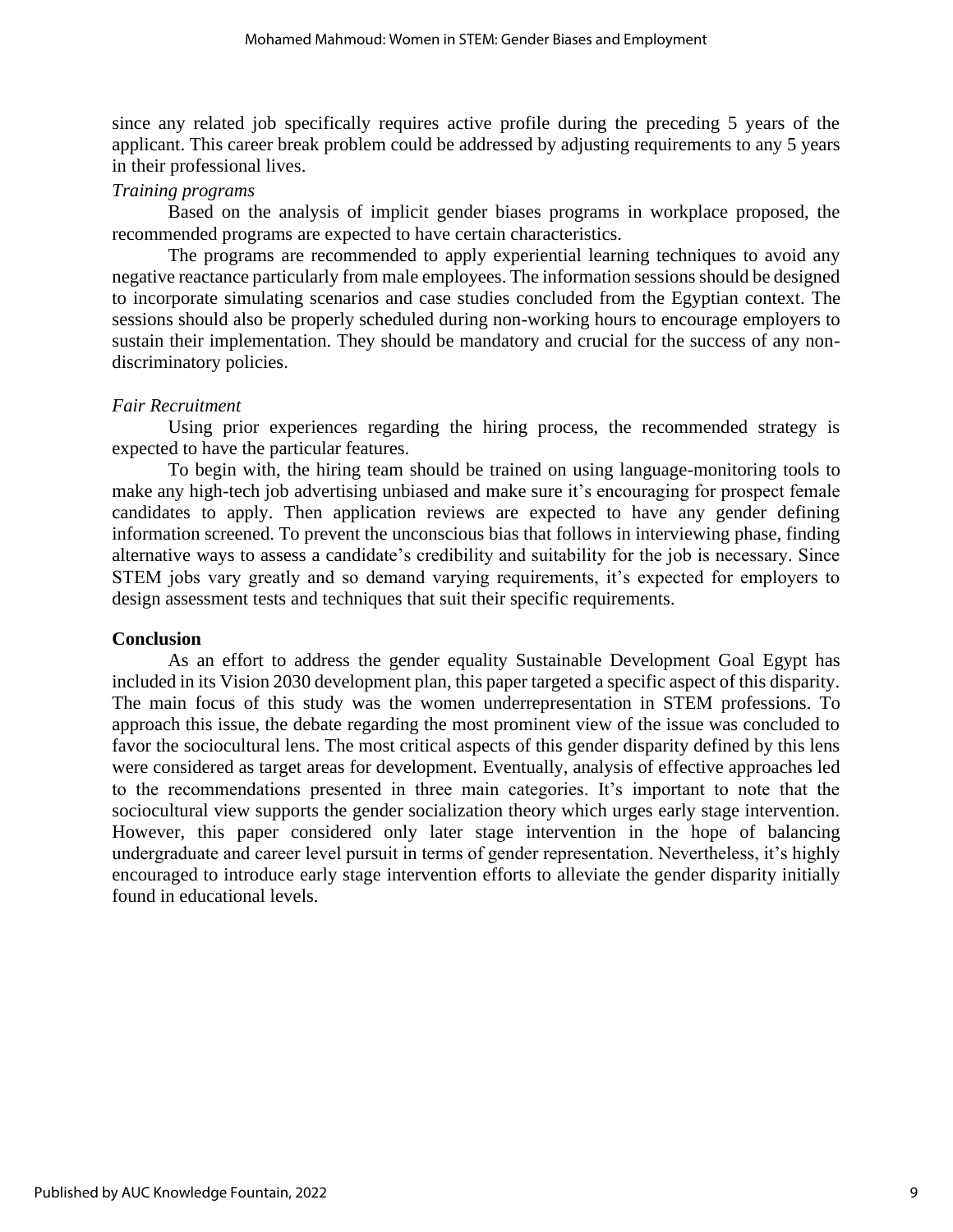## **Works Cited**

- About the NAVIGATE Project. (2017, December 01). Retrieved from [http://www.buffalo.edu/navigate](http://www.buffalo.edu/navigate-project/about.html)[project/about.html](http://www.buffalo.edu/navigate-project/about.html)
- Baseera, United Nations Population Fund (UNFPA) (2017). Population Situation Analysis Egypt 2016 Report (Rep.). Retrieved [https://egypt.unfpa.org/en/publications/population-situation-analysis](https://egypt.unfpa.org/en/publications/population-situation-analysis-egypt-2016-report)[egypt-2016-report](https://egypt.unfpa.org/en/publications/population-situation-analysis-egypt-2016-report)
- Besley, T. J., Folke, O., Persson, T., & Rickne, J. (2013). Gender Quotas and the Crisis of the Mediocre Man: Theory and Evidence from Sweden. *SSRN Electronic Journal*. doi:10.2139/ssrn.2465902
- Bezrukova, Y., Spell, C. S., Perry, J. L., & Jehn, K. A. (2014). A Meta-Analytical Integration of over 40 years of Research on Diversity Training Evaluation. *Academy of Management Proceedings,2014*(1), 14813. doi:10.5465/ambpp.2014.14813abstract
- Ceci, S. J., & Williams, W. M. (2010). Sex Differences in Math-Intensive Fields. Current Directions in Psychological Science,19(5), 275-279. doi:10.1177/0963721410383241
- Ceci, S. J., & Williams, W. M. (2011). Understanding current causes of womens underrepresentation in science. *Proceedings of the National Academy of Sciences,108*(8), 3157-3162. doi:10.1073/pnas.1014871108
- Cooper, Katelyn M., et al. "Who Perceives They Are Smarter? Exploring the Influence of Student Characteristics on Student Academic Self-Concept in Physiology." *Advances in Physiology Education*, vol. 42, no. 2, 2018, pp. 200–208., doi:10.1152/advan.00085.2017.
- Dasgupta, N., & Stout, J. G. (2014). Girls and Women in Science, Technology, Engineering, and Mathematics. *Policy Insights from the Behavioral and Brain Sciences,1*(1), 21-29. doi:10.1177/2372732214549471
- Eagly, A. H. (1983). Gender and social influence: A social psychological analysis. *American Psychologist,38*(9), 971-981. doi:10.1037//0003-066x.38.9.971
- Eccles, J. S. (2007). Where Are All the Women? Gender Differences in Participation in Physical Science and Engineering. *Why Aren't More Women in Science?: Top Researchers Debate the Evidence.,*199-210. doi:10.1037/11546-016
- Effect of Teachers Stereotyping on Students Stereotyping of Mathematics as a Male Domain. *The Journal of Social Psychology,141*(2), 165-173. doi:10.1080/0022454010960054
- Gaucher, D., Friesen, J., & Kay, A. C. (2011). Evidence that gendered wording in job advertisements exists and sustains gender inequality. *Journal of Personality and Social Psychology,101*(1), 109- 128. doi:10.1037/a0022530
- Gendered wording in job ads. (n.d.). *The Engaging Manager*. doi:10.1057/9781137273871.0024
- Goyette, K. A., & Mullen, A. L. (2006). Who Studies the Arts and Sciences? Social Background and the Choice and Consequences of Undergraduate Field of Study. *The Journal of Higher Education,77*(3), 497-538. doi:10.1353/jhe.2006.0020
- Gunderson, E. A., Ramirez, G., Levine, S. C., & Beilock, S. L. (2011). The Role of Parents and Teachers in the Development of Gender-Related Math Attitudes. *Sex Roles,66*(3-4), 153-166. doi:10.1007/s11199-011-9996-2
- Heaverlo, C. A., Cooper, R., & Lannan, F. S. (2013). Stem Development: Predictors For 6Th-12Th Grade Girls™Interest And Confidence In Science And Math. *Journal of Women and Minorities in Science and Engineering,19*(2), 121-142. doi:10.1615/jwomenminorscieneng.2013006464
- Hewlett, S. A., Luce, C. B., Servon, L. J., Sherbin, L., Shiller, P., Sosnovich, E., & Sumberg, K. (2008). The Athena Factor: Reversing the Brain Drain in Science, Engineering, and Technology(pp. 1-112, Rep.). Boston: Harvard Business School.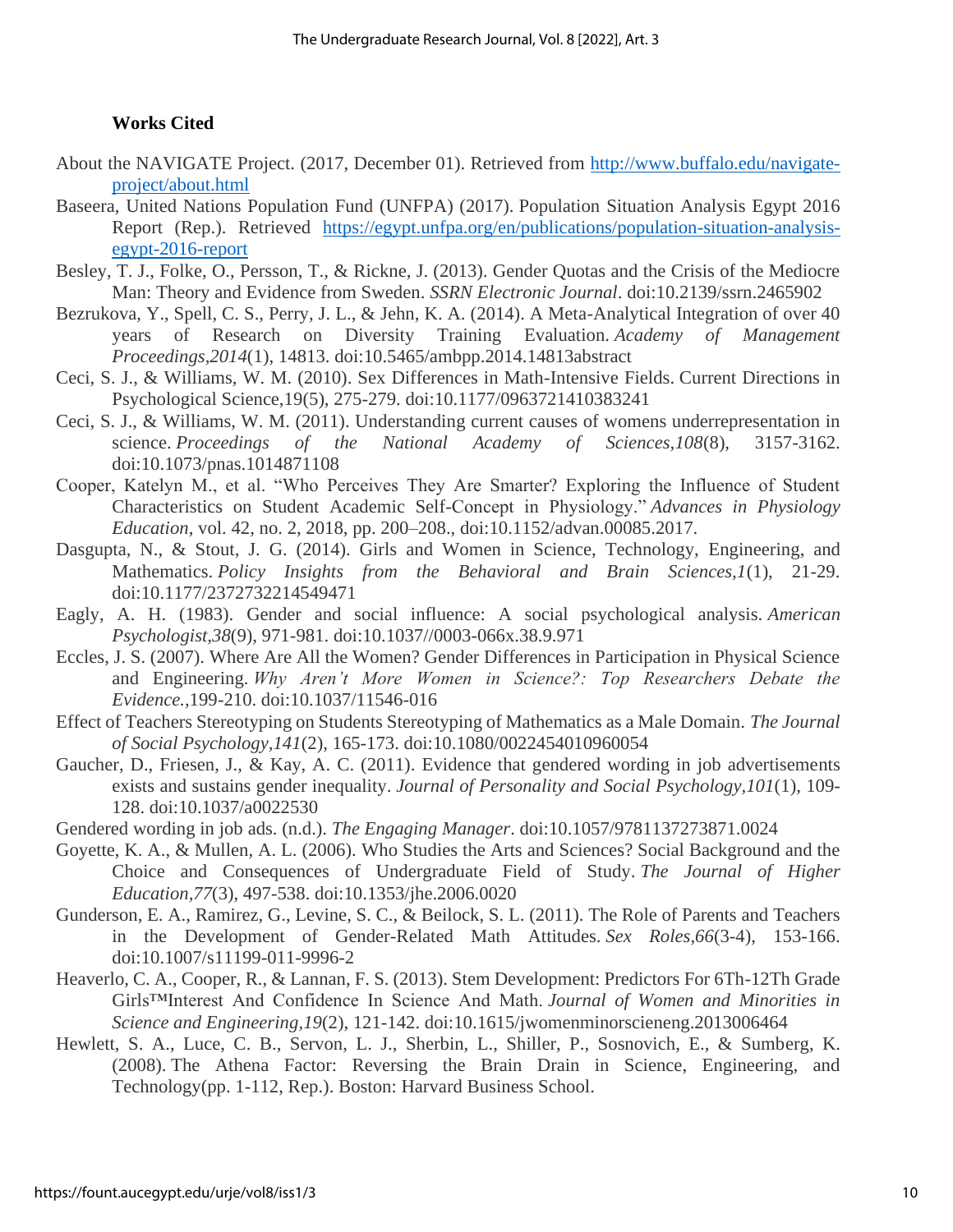- Jackson, L., & Caffarella, R. S. (1994). *Experiential learning: A new approach*. San Francisco: Jossey-Bass.
- Jackson, S. M., Hillard, A. L., & Schneider, T. R. (2014). Using implicit bias training to improve attitudes toward women in STEM. *Social Psychology of Education,17*(3), 419-438. doi:10.1007/s11218- 014-9259-5
- Jordannovet. (2018, October 09). Cisco is hiring more women and non-white employees than ever, and they credit this start-up for helping. Retrieved from [https://www.cnbc.com/2018/10/09/textio](https://www.cnbc.com/2018/10/09/textio-helping-cisco-atlassian-improve-workforce-diversity.html)[helping-cisco-atlassian-improve-workforce-diversity.html](https://www.cnbc.com/2018/10/09/textio-helping-cisco-atlassian-improve-workforce-diversity.html)
- Kahn, W. L. (1999, June). DEVELOPING AND ENFORCING EFFECTIVE SEXUAL HARASSMENT ... Retrieved from<http://apps.americanbar.org/labor/lel-aba-annual/papers/1999/annual20.pdf>
- Kamerāsde, D. (2007). Shaping women or changing the system: Accounts of gender inequality in science. *Equal Opportunities International,26*(2), 162-170. doi:10.1108/02610150710732221
- León, I., Tascón, L., & Cimadevilla, J. M. (2016). Age and gender-related differences in a spatial memory task in humans. *Behavioural Brain Research,306*, 8-12. doi:10.1016/j.bbr.2016.03.008
- MclLaren, S. (2018). 3 Ways Companies Are Fighting Bias in the Workplace and Hiring Process. Retrieved from [https://business.linkedin.com/talent-solutions/blog/diversity/2018/companies](https://business.linkedin.com/talent-solutions/blog/diversity/2018/companies-fighting-bias)[fighting-bias](https://business.linkedin.com/talent-solutions/blog/diversity/2018/companies-fighting-bias)
- Miller, C. C. (2016, February 25). Is Blind Hiring the Best Hiring? Retrieved from <https://www.nytimes.com/2016/02/28/magazine/is-blind-hiring-the-best-hiring.html>
- Miner, K. N., Walker, J. M., Bergman, M. E., Jean, V. A., Carter-Sowell, A., January, S. C., & Kaunas, C. (2018). From "Her" Problem to "Our" Problem: Using an Individual Lens Versus a Social-Structural Lens to Understand Gender Inequity in STEM. *Industrial and Organizational Psychology,11*(02), 267-290. doi:10.1017/iop.2018.7
- Mujtaba, T., & Reiss, M. J. (2015). The Millennium Development Goals Agenda: Constraints of Culture, Economy, and Empowerment in Influencing the Social Mobility of Pakistani Girls on Mathematics and Science Related Higher Education Courses in Universities in Pakistan. Canadian Journal of Science, Mathematics and Technology Education, 15(1), 51-68. doi:10.1080/14926156.2014.992556
- Perna, L. W. (2004). Understanding the Decision to Enroll in Graduate School: Sex and Racial/Ethnic Group Differences. *The Journal of Higher Education,75*(5), 487-527. doi:10.1353/jhe.2004.0032
- Project Implicit. (2011). Retrieved from<https://implicit.harvard.edu/implicit/iatdetails.html>
- Reinking, A., & Martin, B. (2018). The Gender Gap in STEM Fields: Theories, Movements, and Ideas to Engage Girls in STEM. *Journal of New Approaches in Educational Research,7*(2), 148-153. doi:10.7821/naer.2018.7.271
- Reuben, E., Sapienza, P., & Zingales, L. (2014). How stereotypes impair women's careers in science. *Proceedings of the National Academy of Sciences,111*(12), 4403-4408. doi:10.1073/pnas.1314788111
- Rowe, K. (2013). School and Teacher Effectiveness: Implications of Findings from Evidence-Based Research on Teaching and Teacher Quality. International Handbook of School Effectiveness and Improvement Springer International Handbooks of Education,767-786. doi:10.1007/978-1-4020- 5747-2\_4
- Shaffer, E. S., Marx, D. M., & Prislin, R. (2012). Mind the Gap: Framing of Women's Success and Representation in STEM Affects Women's Math Performance under Threat. *Sex Roles,68*(7-8), 454-463. doi:10.1007/s11199-012-0252-1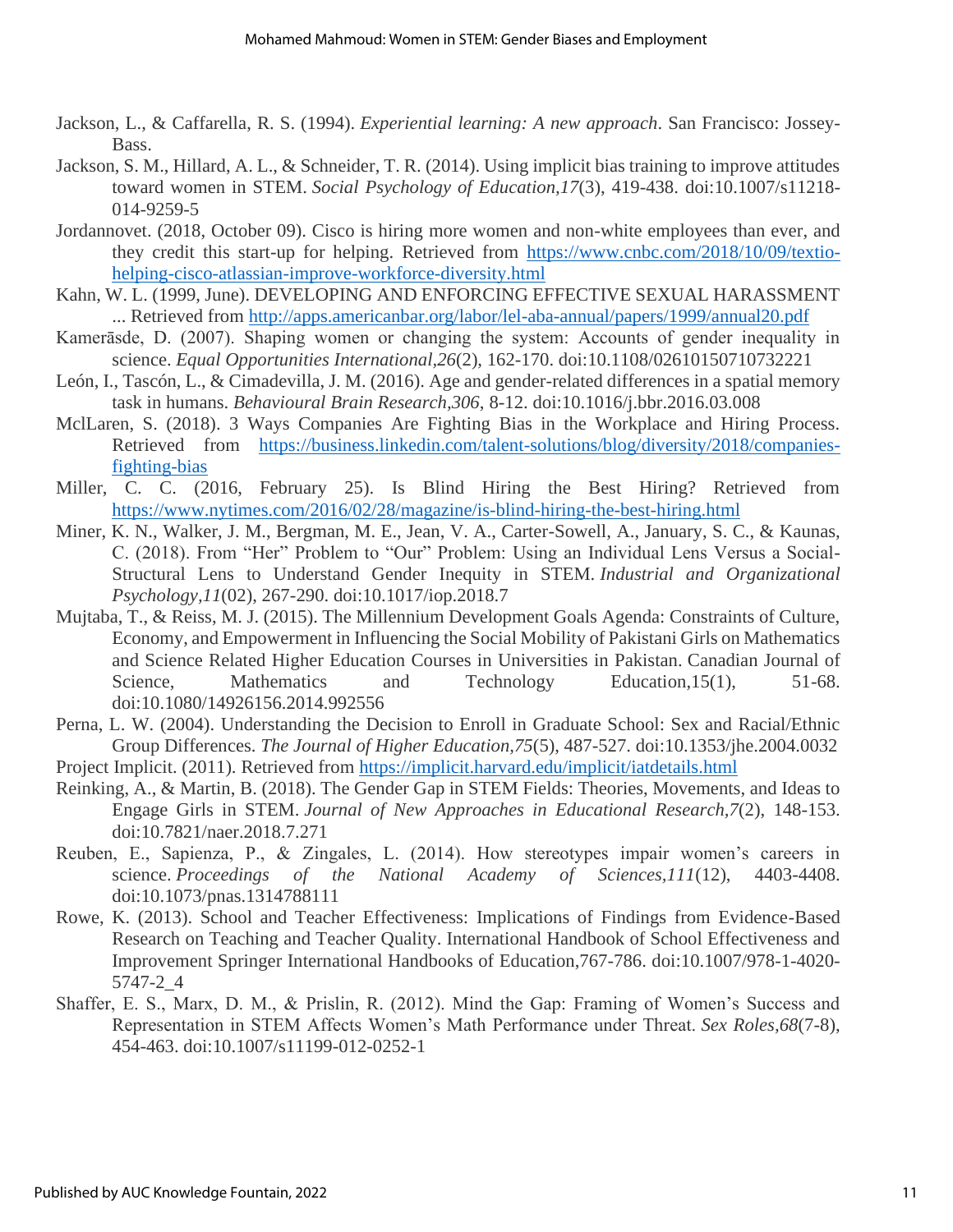- Shaffer, E. S., Marx, D. M., & Prislin, R. (2012). Mind the Gap: Framing of Women's Success and Representation in STEM Affects Women's Math Performance under Threat. Sex Roles,68(7-8), 454-463. doi:10.1007/s11199-012-0252-1
- Stearns, E., Bottía, M. C., Davalos, E., Mickelson, R. A., Moller, S., & Valentino, L. (2016). Demographic Characteristics of High School Math and Science Teachers and Girls' Success in STEM. Social Problems,63(1), 87-110. doi:10.1093/socpro/spv027
- Stieff, Mike, et al. "Strategy Training Eliminates Sex Differences in Spatial Problem Solving in a Stem Domain." *Journal of Educational Psychology*, vol. 106, no. 2, 2014, pp. 390–402., doi:10.1037/a0034823.
- Stout, J. G., Dasgupta, N., Hunsinger, M., & Mcmanus, M. A. (2011). STEMing the tide: Using ingroup experts to inoculate womens self-concept in science, technology, engineering, and mathematics (STEM). Journal of Personality and Social Psychology,100(2), 255-270. doi:10.1037/a0021385\
- Su, R., Rounds, J., & Armstrong, P. I. (2009). Men and things, women and people: A meta-analysis of sex differences in interests. *Psychological Bulletin,135*(6), 859-884. doi:10.1037/a0017364
- Tarampi, Margaret R., et al. "A Tale of Two Types of Perspective Taking." *Psychological Science*, vol. 27, no. 11, 2016, pp. 1507–1516., doi:10.1177/0956797616667459.
- The Global Gender Gap Report 2018(Rep.). (2018). Retrieved [http://reports.weforum.org/global-gender](http://reports.weforum.org/global-gender-gap-report-2018/)[gap-report-2018/](http://reports.weforum.org/global-gender-gap-report-2018/)
- United Nations Educational, Scientific and Cultural Organization (UNESCO) (2017). Cracking the code: girls' and women's education in science, technology, engineering and mathematics (STEM). Retrieved from<https://unesdoc.unesco.org/ark:/48223/pf0000253479>
- US Legal, Inc. (2016). Affirmative Action Law and Legal Definition. Retrieved from <https://definitions.uslegal.com/a/affirmative-action/>
- Uttal, D. H., & Cohen, C. A. (2012). Spatial Thinking and STEM Education. *The Psychology of Learning and Motivation Psychology of Learning and Motivation,*147-181. doi:10.1016/b978-0-12-394293- 7.00004-2
- Wang, M., & Degol, J. L. (2016). Gender Gap in Science, Technology, Engineering, and Mathematics (STEM): Current Knowledge, Implications for Practice, Policy, and Future Directions. Educational Psychology Review,29(1), 119-140. doi:10.1007/s10648-015-9355-x\
- WEF (WEF) (2015). The Global Gender Gap Report 2015. Retrieved from [http://reports.weforum.org/global-gender-gap-report-](http://reports.weforum.org/global-gender-gap-report-2015/?doing_wp_cron=1552594883.5680770874023437500000)[2015/?doing\\_wp\\_cron=1552594883.5680770874023437500000](http://reports.weforum.org/global-gender-gap-report-2015/?doing_wp_cron=1552594883.5680770874023437500000)
- WEF (WEF) (2018). The Global Gender Gap Report 2018. Retrieved from <https://www.weforum.org/reports/the-global-gender-gap-report-2018>
- Wodon, Quentin T.; de la Brière, Bénédicte. 2018. Unrealized Potential : The High Cost of Gender Inequality in Earnings. The Cost of Gender Inequality. Washington, DC: World Bank. © World Bank. https://openknowledge.worldbank.org/handle/10986/29865 License: CC BY 3.0 IGO."
- Xie, Y., & Shauman, K. A. (2009). *Women in science: Career processes and outcomes*. Cambridge, MA: Harvard Univ. Press.
- Xu, Y. (2015). Focusing on Women in STEM: A Longitudinal Examination of Gender-Based Earning Gap of College Graduates. *The Journal of Higher Education,86*(4), 489-523. doi:10.1353/jhe.2015.0020
- Yamina, Nater-Otero, "Biological Factors in the STEM Gender Gap" (2018). *Theses, Dissertations and Culminating Projects*. 109. <https://digitalcommons.montclair.edu/etd/109>